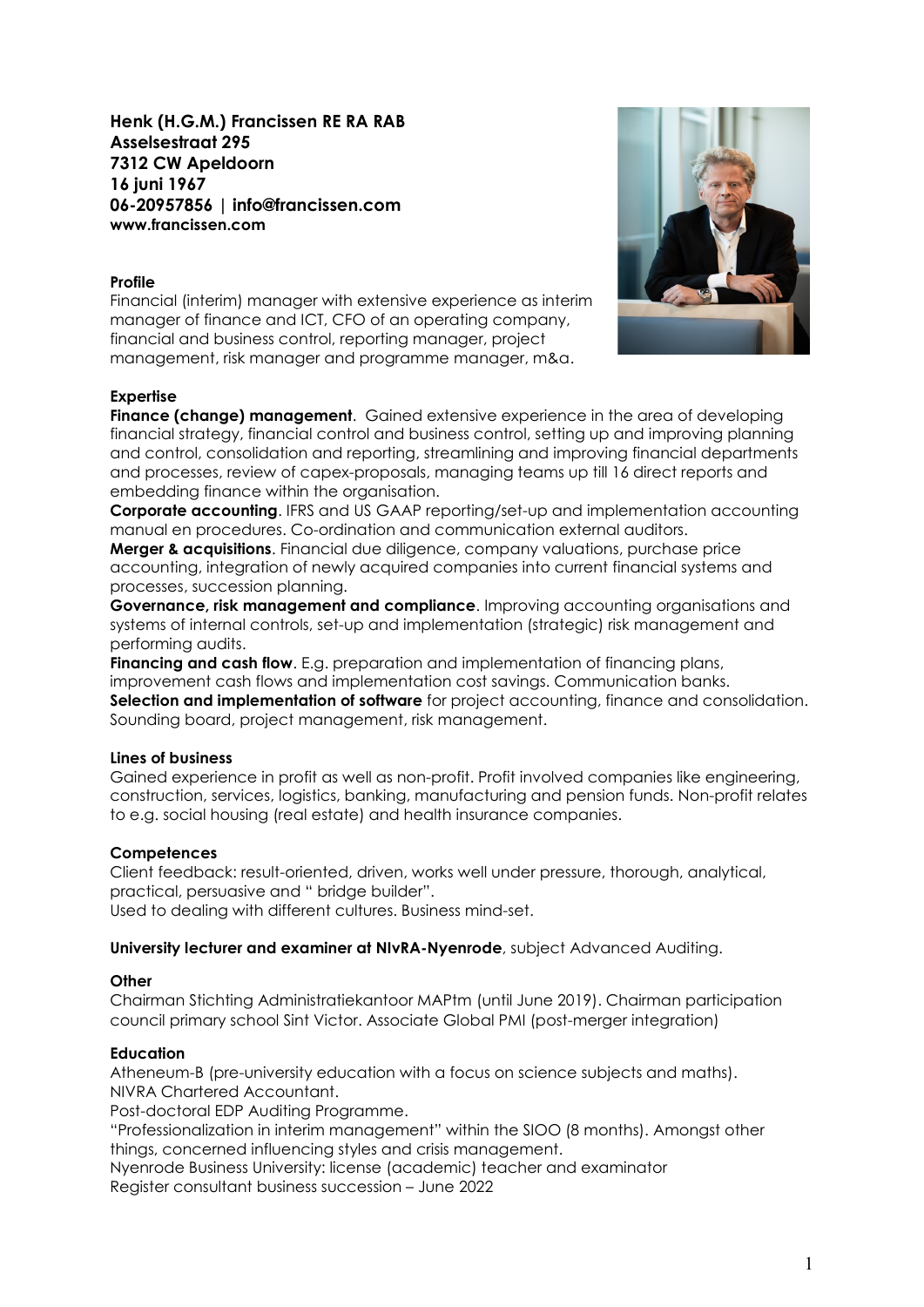### Courses

IFRS, US GAAP and Dutch reporting. Strategic financial management, working capital and corporate recovery. Personal effectiveness. Lean and 6sigma (basic).

Languages

Dutch (native) | English (fluent) | German (fluent)

### IT experience

IT-audit | ERP | Consolidation/reporting | Financial

### SUMMARY ENGAGEMENTS

### Morssinkhof groep Hengelo- manager finance (February 2022- current) manufacturing, 300 fte., family owned

Managing a team of 8. Cash flow, accounting, insurance, taxes, monthly and annual reporting. Implementation of a monthly reporting cycle. Improvement financial controls. Set up cash flow forecasting, etc.

### Stichting Volkshuisvesting Arnhem – manager Finance and Control a.i. (January – December 2021) Social/public housing, 14.500 units.

Part of management team. Improvement capex review process, processes, treasury including re-financing loans, tax planning, year end close, planning & control, 10 year forecasting and budgeting, etc.

### Trivium Packaging – consultant purchase price allocation (January 2020 – current)

Coordination and support identifying fair value adjustments (IFRS) on the opening balance sheet of a global manufacturer on metal packaging (15 countries, USD 2.5 billion annual turnover).

Reporting to the director accounting Europe. Frequent discussion CFO Trivium Packaging and group operations director of 1 of the shareholders.

### DPG Media – consultant Central Works Council (January 2020 – February 2020)

Consultant for the Central Works Council in respect of the anticipated acquisition of Sanoma **Netherlands** 

### Baston wonen – consultant (October 2019 – January 2020)

Consultant miscellaneous projects (set-up policies and procedures in respect of real estate investments and approval, review long term forecast and budgets, design purchase policy, integrity testing in respect of sale real estate, etc.). Discussion supervisory board, external stakeholders like WSW and Aw. Reporting to the CEO.

### Wonen boven Winkels Deventer NV – consultant (July 2019 –December 2019)

On behalf of my client setting up and implementing a plan to acquire the remaining 50% of the shares in a real estate company (housing) and subsequent co-ordination of the legal merger with the target company. Liaison banks, seller, notary, in- and external stakeholders.

WP Carey - tax accounting (July 2019) - Ondersteuning tax reporting Amerikaans beursgenoteerde onderneming.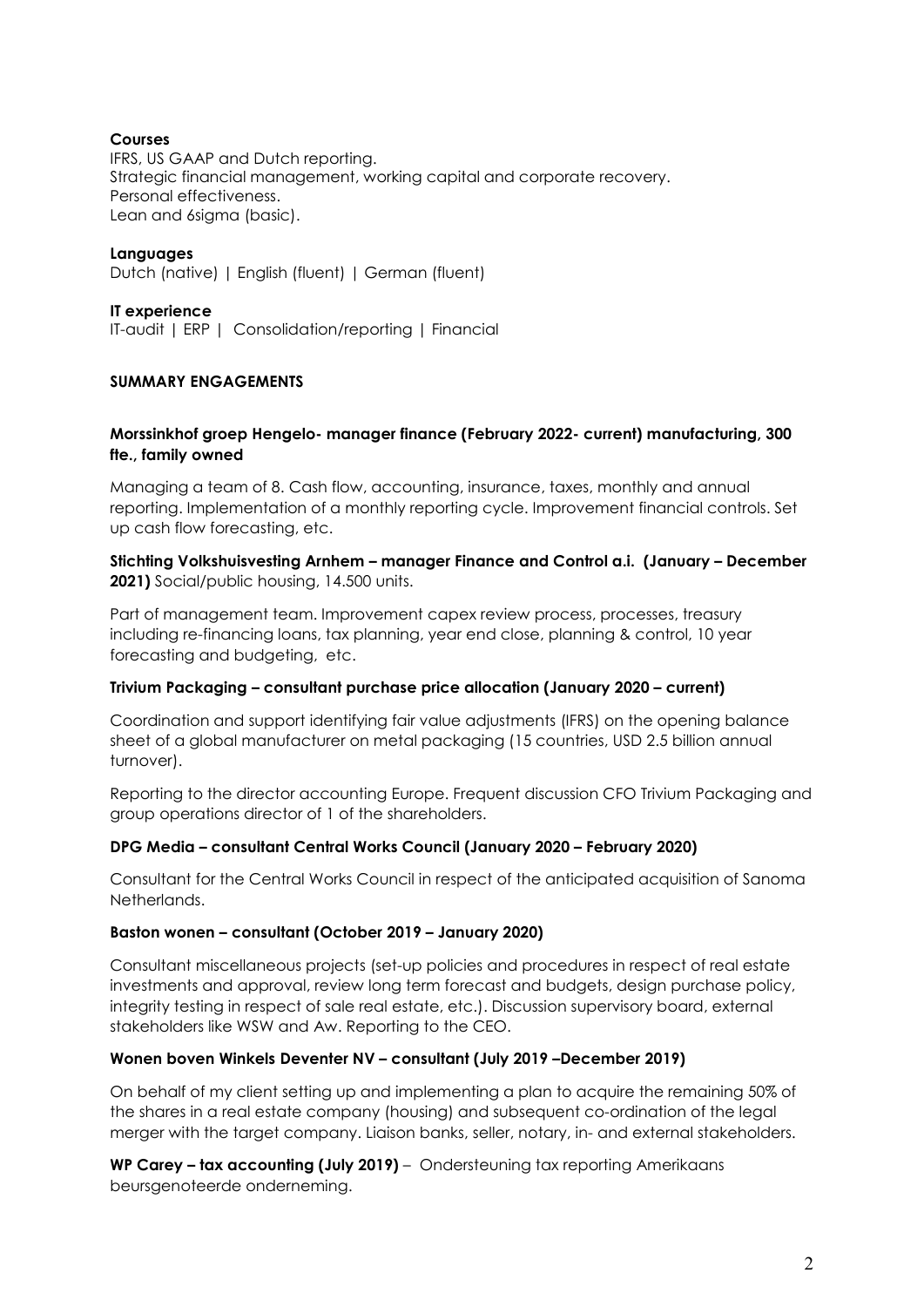EVG group – consultant M&A (January 2019 – October 2019). Private equity. Conducting financial due diligence target companies, review letter-of-intent, support/sales negotiation, preparation information memoranda. Financing proposals, preparation business plan with relevant stakeholders, review investmentproposals.

Stichting Volkshuisvesting Arnhem – manager Finance and Control a.i. (September – December 2018) Social/public housing, 14.500 units.

Stichting Volkshuisvesting Arnhem – programm manager Operations a.i. (January 2019 – December 2019) Social/public housing, 14.500 units. Set-up and co-ordination of a programme to improve current operations via 6 specific projects (dataquality, process management, risk management, CRM, reporting and analysis, real estate information). Stakeholder management.

Quadient Switserland – consultant (October 2017). Review position paper on the impact of IFRS15.

Stichting Administratiekantoor MAPtm in Utrecht – part time chairman of the board (December 2016 – June 2019)

Shareholder MAPtm B.V. (traffic management).

Woonbedrijf Ieder1 in Deventer – part time organisation controller (February 2017 – September 2018) Housing corporation with approximately 14.500 units.

Omnia Wonen Harderwijk – part time concern controller (January 2018 – September 2018) Housing corporation with approximately 8.500 units.

UWOON in Harderwijk – part time organisation controller (January 2017 – September 2018) Housing corporation with approximately 8.500 units.

### Stichting woningcorporaties Het Gooi en omstreken in Hilversum – part time consultant (January 2017 – January 2018)

Housing corporation with approximately 8.500 units.

# It Aude Kolonyhus in Schiermonnikoog – part time sounding board financial restructuring (January 2015 – June 2017)

Tourist Industry Schiermonnikoog

#### Woningstichting SWZ in Zwolle – Manager Operations (Finance, ICT and Facilities) - (July 2015 – October 2016)

Housing corporation with around 7.500 units and a balance sheet total of approximately euro 400 million.

### HESS AAC Systems B.V. in Enschede – Manager Finance and HRM (October 2014 – June 2015)

International manufacturer of machinery for the production of autoclaved aerated concrete systems. Part of a German multinational.

## Global head office of TNT Express in Hoofddorp – Financial reporting manager Global Reporting & Consolidation (December 2012 – August 2014)

TNT Express is a global logistics organisation that employs about 58,000 people worldwide.

### VGZ health insurance in Arnhem – Team manager Reporting and Quality Control (July 2011 – September 2012)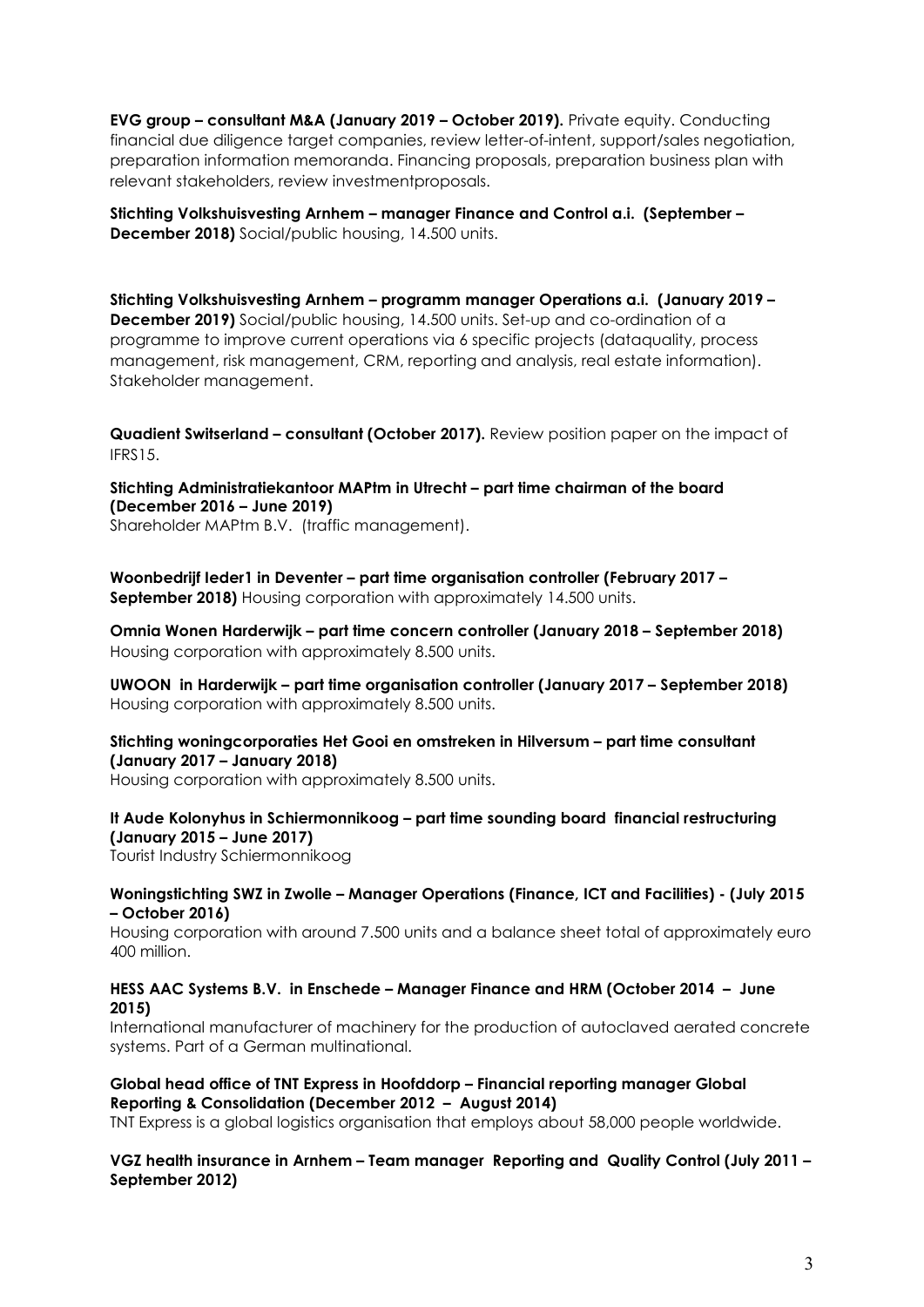Large, national health insurer with a turnover of approximately euro 11 billion.

### IAK insurance in Eindhoven – External project manager risk management (February 2011- June 2011)

Insurance broker (authorised agent) with approximately 350 employees.

### Woningstichting Rentree in Deventer – Manager Finance and ICT (July 2009-December 2010)

Housing corporation with around 4000 units and a balance sheet total of approximately euro 250 million.

#### Syntrus Achmea – Programme Manager internal controls (October 2008 – June 2009)

Administrative organisation (part of the Achmea group) for various large pension funds.

### European Mail Networks in Düsseldorf (part of TNT Post) – Manager Finance (September 2007 – September 2008)

Organisation with a turnover of approximately euro 280 million, divided over thirty branches in Germany.

### TNT Head office – Financial controller (October 2006 – September 2007)

Global, logistics organisation (TNT Post, TNT Express en Freight)

### Rabobank Nederland – Project leader risk management local banks (March – October 2006)

### Luxembourg company– Consultant (March 2006)

Preparation consolidated IFRS financial statements.

Bateman Litwin – Group business controller (January – February 2006) Israeli company within the Oil & Gas industry.

### Corporate pension fund Thomassen & Drijver Verblifa – Compliance officer (2005 – 2010)

### Holland Railconsult B.V. (now: Movares) – Interim controller international (October 2004 – December 2005)

Large engineering firm (1400 employees) specialised in the railway sector.

### Honeywell Europe – Interim project manager Europe (August 2003 – October 2004)

Business unit of a multi-national installation and maintenance of climate control systems, security and industrial solutions.

### Honeywell Benelux – Consultant profitability (June – August 2003)

Business unit of a multi-national installation and maintenance of climate control systems, security and industrial solutions.

Honeywell Benelux is an organisation with approximately 480 employees, spread over 5 locations and a turnover of approximately euro 80 million).

Honeywell Benelux – Regional Finance Leader/local CFO (December 2002 – May 2003)

Impress Metal Packaging – Consultant miscellaneous projects (April – November 2002)

Impress Metal Packaging)\* | Director Finance Netherlands/ Group chief accountant global (2000 – 2002)

PricewaterhouseCoopers NV\* – Senior manager (1997 – 2000)

Moret Ernst & Young\* in Apeldoorn/Nijmegen – Manager audit/senior consultant (1992 – 1997)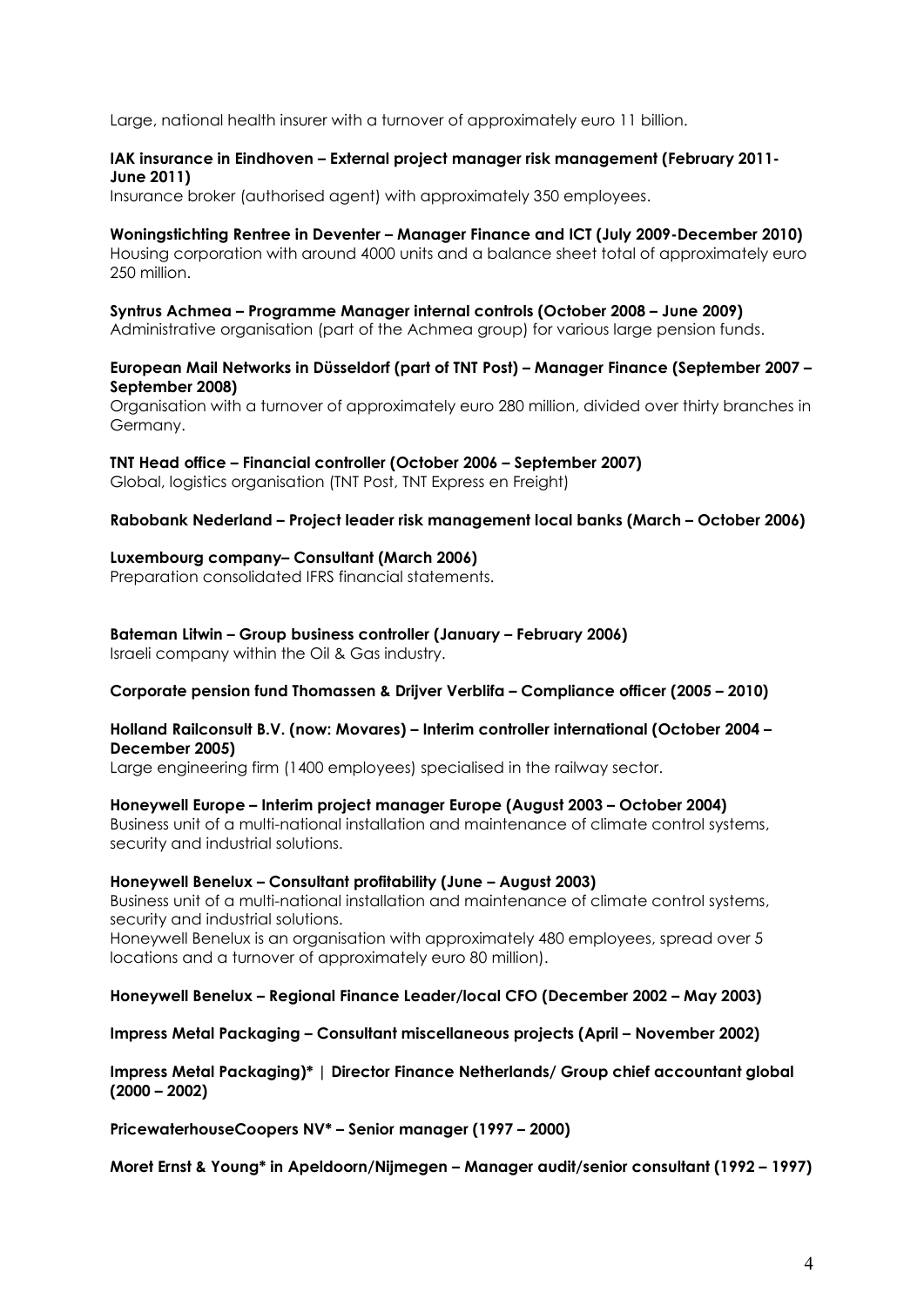# AKZO NV\* – EDP Auditor (1990 – 1992)

Moret Ernst & Young Accountants\* – senior auditor and member of the workers council (1985 – 1990

\* Permanent roles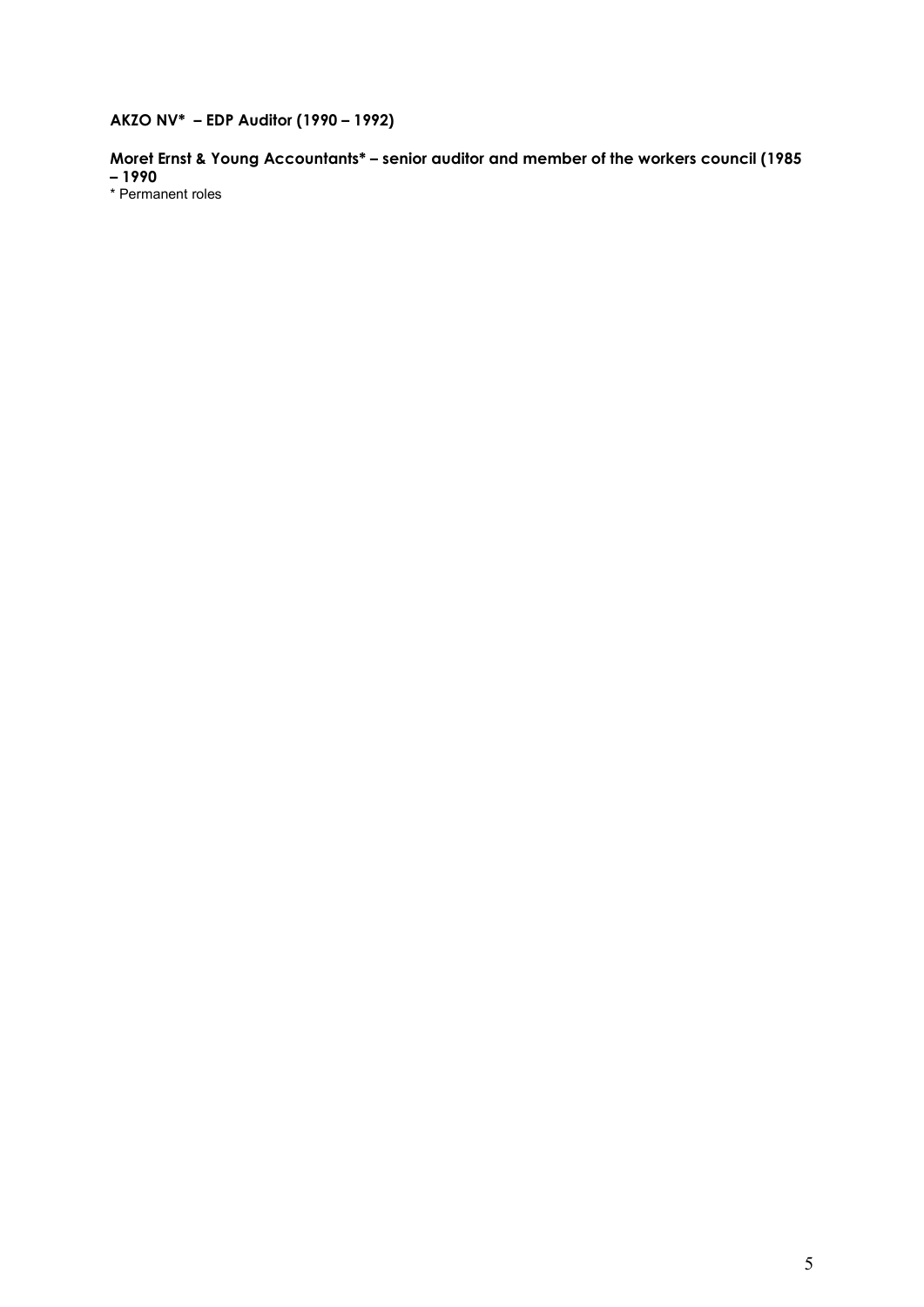# APPENDIX

### **Experience**

Since April 2002 Self-employed Interim Manager at own private company

### INTERIM ASSIGNMENTS COMPLETED

### Morssinkhof groep Hengelo- manager finance (February 2022- current) manufacturing, 300 fte., family owned

Managing a team of 6. Cash flow, accounting, insurance, taxes, monthly and annual reporting. Implementation of a monthly reporting cycle. Improvement financial controls. Set up cash flow forecasting, etc.

Stichting Volkshuisvesting Arnhem – manager Finance and Control a.i. (January – December 2021) Social/public housing, 14.500 units.

Part of management team. Improvement capex review process, processes, treasury including re-financing loans, tax planning, year end close, planning & control, 10 year forecasting and budgeting, etc.

### Trivium Packaging – consultant purchase price allocation (January 2020 – current)

Coordination and support identifying fair value adjustments (IFRS) on the opening balance sheet of a global manufacturer on metal packaging (15 countries, USD 2.5 billion annual turnover).

Reporting to the director accounting Europe. Frequent discussion CFO Trivium Packaging and group operations director of 1 of the shareholders.

### DPG Media – consultant Central Works Council (January 2020 – February 2020)

Consultant for the Central Works Council in respect of the anticipated acquisition of Sanoma Netherlands.

### Baston wonen – consultant (October 2019 – January 2020)

Consultant miscellaneous projects (set-up policies and procedures in respect of real estate investments and approval, review long term forecast and budgets, design purchase policy, integrity testing in respect of sale real estate, etc.). Discussion supervisory board, external stakeholders like WSW and Aw. Reporting to the CEO.

### Wonen boven Winkels Deventer NV – consultant (July 2019 –December 2019)

On behalf of my client setting up and implementing a plan to acquire the remaining 50% of the shares in a real estate company (housing) and subsequent co-ordination of the legal merger with the target company. Liaison banks, seller, notary, in- and external stakeholders.

WP Carey – tax accounting (July 2019) – Support tax reporting US Listed real estate company.

EVG group – consultant M&A (January 2019 – October 2019). Private equity. Conducting financial due diligence target companies, review letter-of-intent, support/sales negotiation, preparation information memoranda. Financing proposals, preparation business plan with relevant stakeholders, review investment proposals.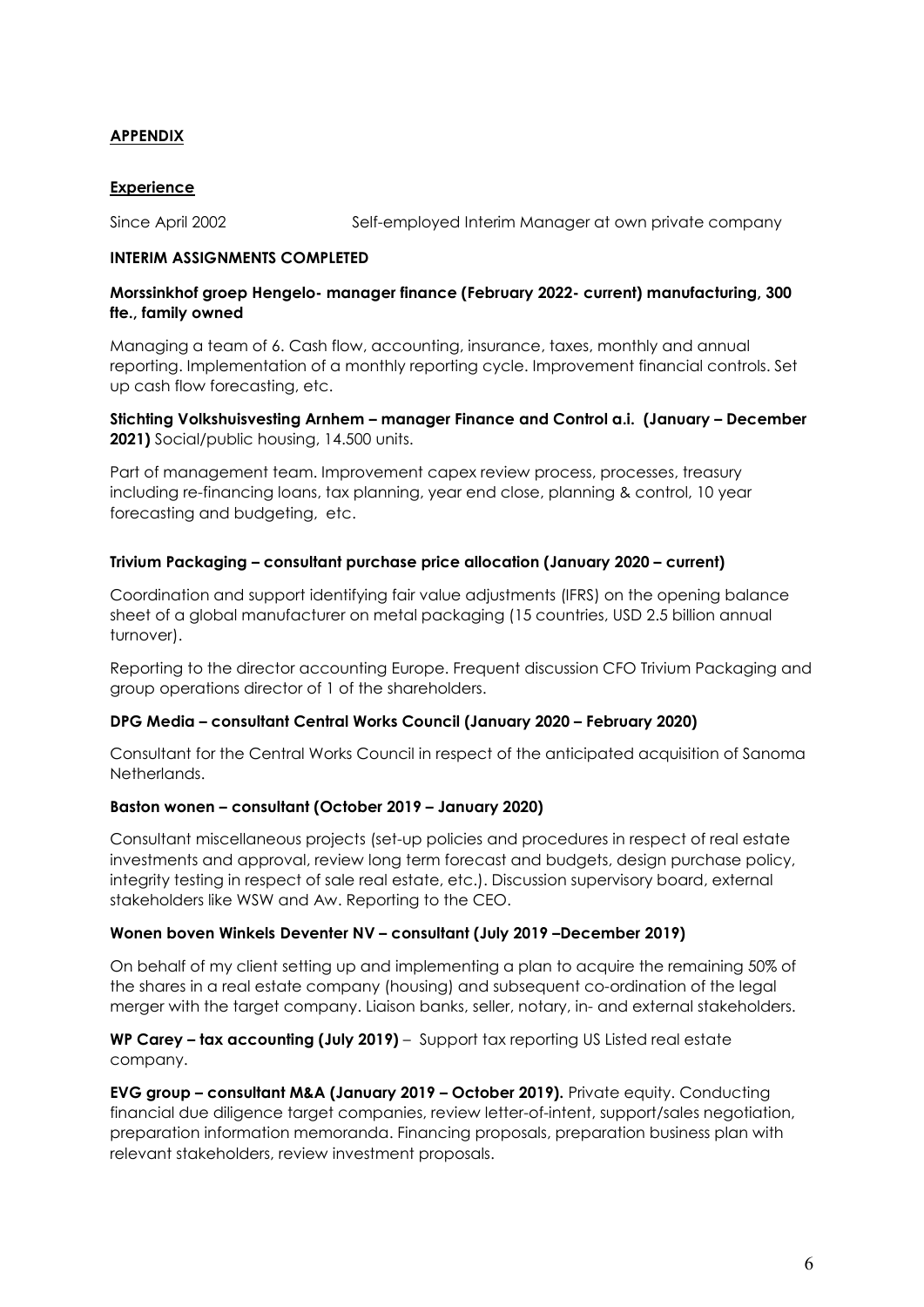Stichting Volkshuisvesting Arnhem – manager Finance and Control a.i. (September – December 2018) Social/public housing, 14.500 units.

Stichting Volkshuisvesting Arnhem – programme manager Operations a.i. (January 2019 – December 2019) Social/public housing, 14.500 units. Set-up and co-ordination of a programme to improve current operations via 6 specific projects (data quality, process management, risk management, CRM, reporting and analysis, real estate information). Stakeholder management.

Quadient Switzerland – consultant (October 2017). Review position paper on the impact of IFRS15 (revenue recognition).

#### Stichting Administratiekantoor MAPtm in Utrecht – part time chairman of the board (December 2016 – June 2019)

Shareholder MAPtm B.V. (traffic management). Participation shareholder meetings. Set-up of relevant policies and procedures of Stichting Administratiekantoor MAPtm.

Woonbedrijf Ieder1 in Deventer – part time organisation controller (February 2017 – September 2018) Housing corporation with approximately 14.500 units.

Managing a team of 2 controllers, reporting to the board and a dotted-line to the chairman of the supervisory board. Implementation of strategic risk management. Review of significant investment proposals, efficiency and effectiveness of the organisation, review of financial strategy and ensuring financial continuity of the organisation is safeguarded.

Omnia Wonen in Harderwijk – part time concern controller (January 2018 – September 2018) Housing corporation with approximately 8.500 units.

Reporting to the board and a dotted-line to the chairman of the supervisory board. Implementation of strategic risk management. Review of significant investment proposals, efficiency and effectiveness of the organisation, review of financial strategy and ensuring financial continuity of the organisation is safeguarded. Implementation rules and regulations on compliancy.

#### UWOON in Harderwijk – part time organisation controller (January 2017 – September 2018) Housing corporation with approximately 8.500 units.

Reporting to the board and a dotted-line to the chairman of the supervisory board. Implementation of strategic risk management. Review of significant investment proposals, efficiency and effectiveness of the organisation, review of financial strategy and ensuring financial continuity of the organisation is safeguarded.

### Stichting woningcorporaties Het Gooi en omstreken in Hilversum – part time consultant (January 2017 – January 2018)

Housing corporation with approximately 8.500 units.

Support in respect of existing merger plans. Set-up of policies and procedures in respect of investment proposals. Set-up of internal audit function.

# It Aude Kolonyhus in Schiermonnikoog – part time sounding board financial and fiscal restructuring (January 2015 – June 2017)

Tourist Industry Schiermonnikoog.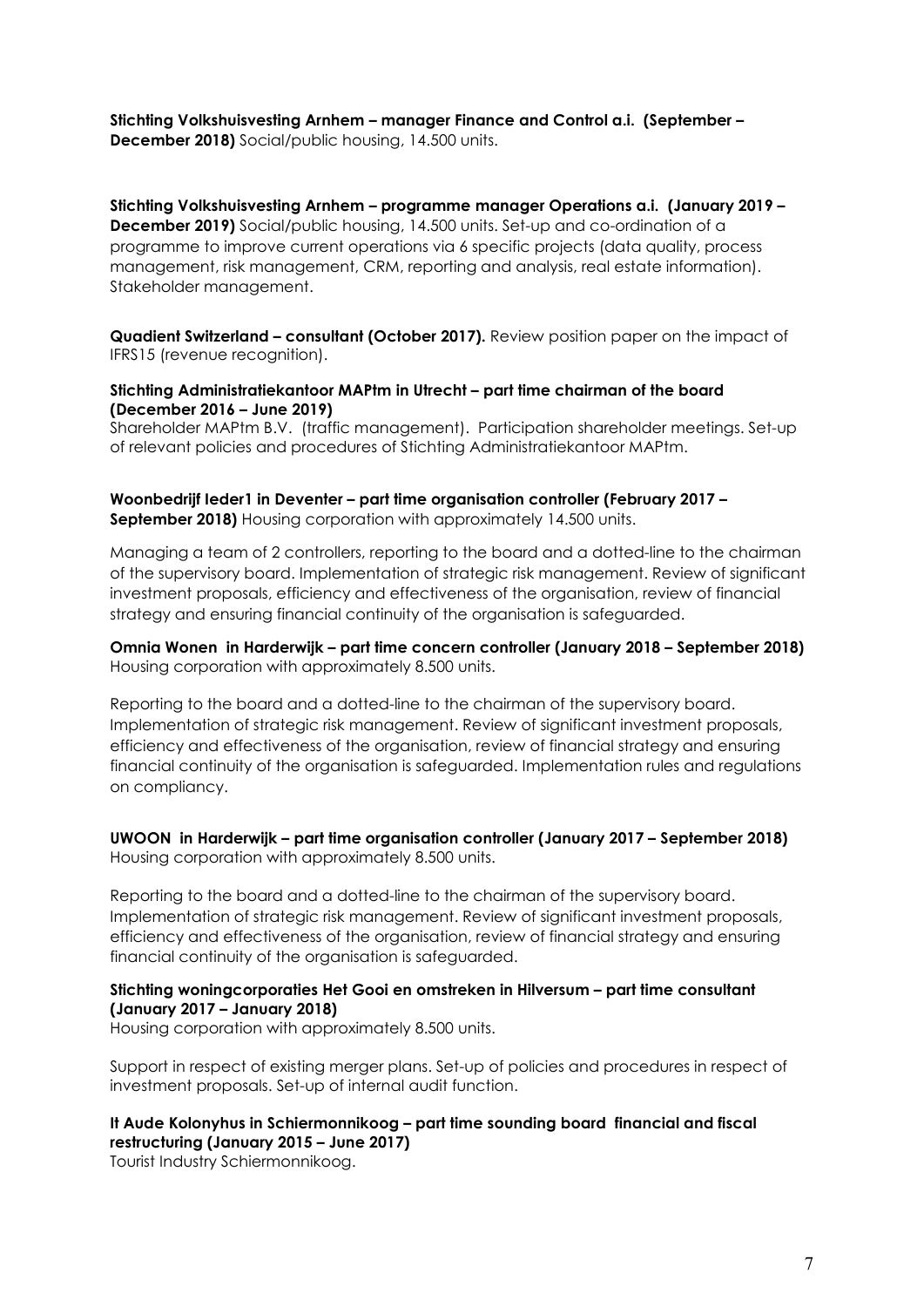Recovery of significant fiscal losses going forward. Liaison tax authorities and reaching an agreement. Merging one-man company into existing company with limited liabilities.

### Woningstichting SWZ in Zwolle – Manager Operations (Finance, ICT and Facilities) - (July 2015 – October 2016)

Housing corporation with around 7.500 units and a balance sheet total of approximately euro 400 million.

Tasks, responsibilities and results:

- Member of the management team.
- Responsible for Finance (financing, tax, reporting, insurance, project control), ICT and Facilities.
- Day-to-day management of 16 fte.
- As part of the management team restructuring the business, leading to a headcount reduction.
- Improvement of the planning & control cycle.
- Scenario analysis future financial strategy.
- Frequent communication with the Supervisory Board.
- Integration of the Facilities team, ICT and Finance.

### HESS AAC Systems B.V. in Enschede – Manager Finance and HRM (October 2014 – June 2015)

International manufacturer of machinery for the production of autoclaved aerated concrete systems. Part of a German multinational.

Tasks, responsibilities and results:

- Reporting to the managing director and group controller.
- Part of local management team.
- As part of the management team, restructuring the business resulting in a 25% reduction in overall headcount.
- Financial management of large, international projects. Working capital management.
- Dealing with relevant HR issues.

### Global head office of TNT Express in Hoofddorp – Financial reporting manager department Global Reporting & Consolidation (December 2012 – August 2014)

TNT Express is a global logistics organisation that employs about 58,000 people worldwide.

Tasks, responsibilities and results:

- Coordination of financial reporting, (IAS 34 part) press releases, Supervisory Board reports.
- Dealing with complex IFRS issues and providing guidance to controllers across the world.
- Translating the consequences of the organisation's structural changes into external reports.
- Liaising with external auditors.

### VGZ health insurance in Arnhem – Team manager Reporting and Quality Control department (July 2011 – September 2012)

Large, national health insurer with a turnover of approximately euro 11 billion.

Responsible for preparing and improving relevant (external) financial reports (annual, quarterly) and information on settlements with the "College voor Zorgverzekeringen".

Tasks, responsibilities and results:

Managing, developing and professionalising (training, interchangeability, processes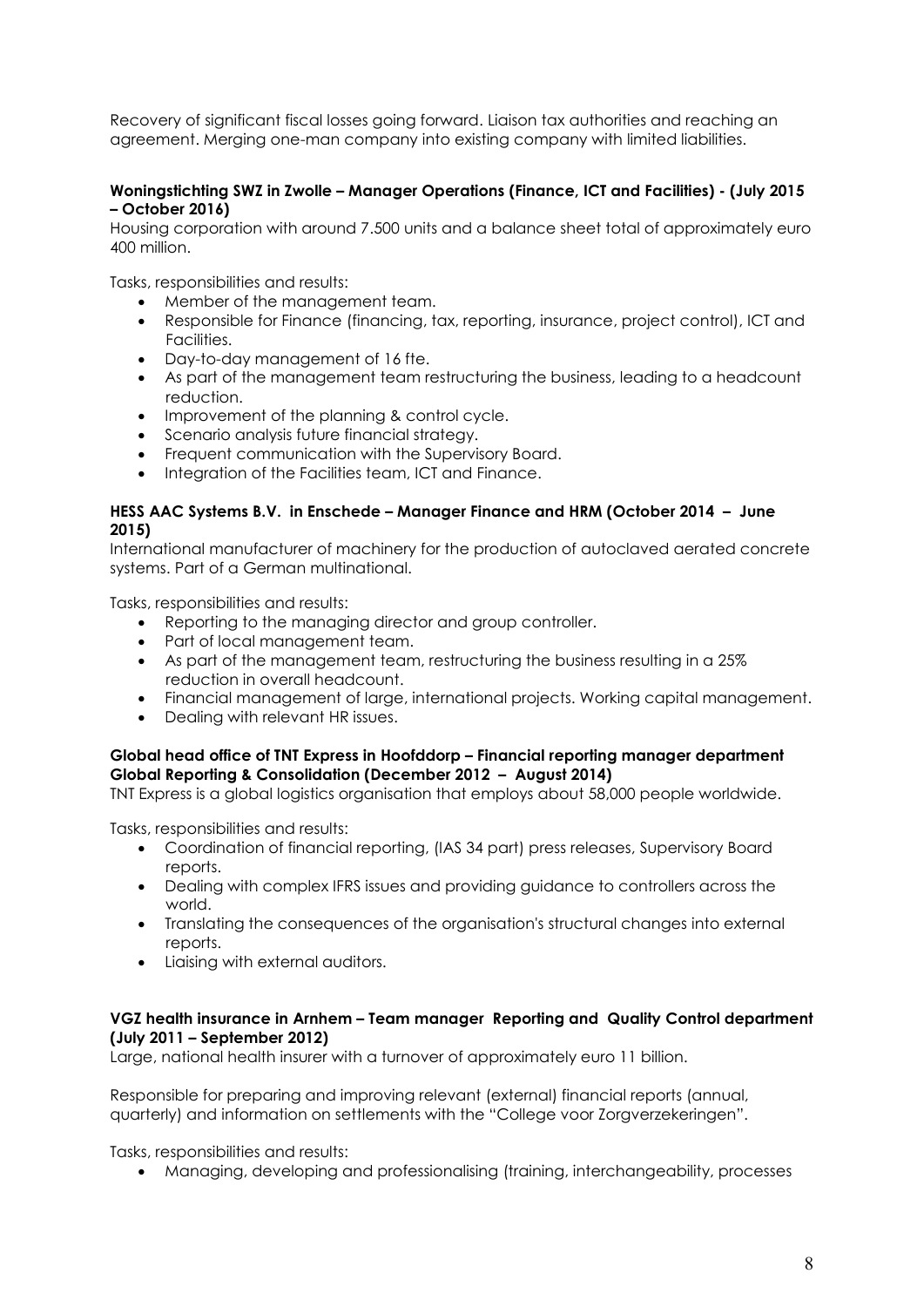and systems, establishing relationships with other parties within VGZ, etc.) of the team.

- Member of the Financial Services management team.
- Following organisational changes, anchoring a new strategy within the team.
- Other results include improving the quality of the closing and consolidation process, internal reporting and reports to external regulators. Achieving important savings.
- Making the necessary HR- decisions by replacing a number of staff.
- Setting up and monitoring the department's own financial framework.
- Involvement and support in projects such as Solvency ii, Fast Close and the implementation of consolidation software.

### IAK insurance in Eindhoven – External project manager risk management (February 2011- June 2011)

Insurance broker (authorised agent) with approximately 350 employees.

Tasks, responsibilities and results:

- Implementing risk management for the Care business unit (introducing targeted risk analyses, improvement measures, training team managers, etc.).
- Initiating the Audit and Control department's transition to an internal audit function.
- Involved in setting up a service level agreement for the outsourcing of data processing to Poland.

### Woningstichting Rentree in Deventer – Manager Finance and ICT (July 2009-December 2010)

Housing corporation with around 4000 units and a balance sheet total of approximately euro 250 million.

Following the director's suspension and dismissal, the Ministry issued directives, which included setting up and implementing a financial plan to bring the organisation back to health, to follow up on the forensic audit and specific instructions concerning a project. Together with the interim CEO, responsible for setting up and implementing a strategic financial plan. To that end, had extensive consultation with CFV, WSW, banks and fortnightly Supervisory Board and the appointed administrator from the Ministry.

Tasks, responsibilities and results:

- Designing of a financial recovery plan, which was approved by the Ministry.
- Reducing the number of legal entities (from 10 to 2 private limited companies) through legal restructuring.
- Improving internal controls.
- Managing 13 employees (controlling, financial accounting, billing and collection, ICT). Training staff.
- Power of attorney for the sale of houses.
- Further professionalising and supervising the planning & control cycle.
- Responsible for compliance with tax legislation.
- Setting up management information, including KPIs.
- Improving cost control, resulting in a significant cost reduction.
- Improving financial project controls, refinancing of the organisation, recovery of significant VAT-amounts, supervising forensic audit, etc.
- Substantial clean-up of the balance sheet of prior years.

### Syntrus Achmea – Programme Manager internal controls (October 2008 – June 2009)

Administrative organisation (part of the Achmea group) for various large pension funds.

Tasks, responsibilities and results:

 Implementation of internal control measures following external and internal audit. Communication with fund boards and external and internal auditors.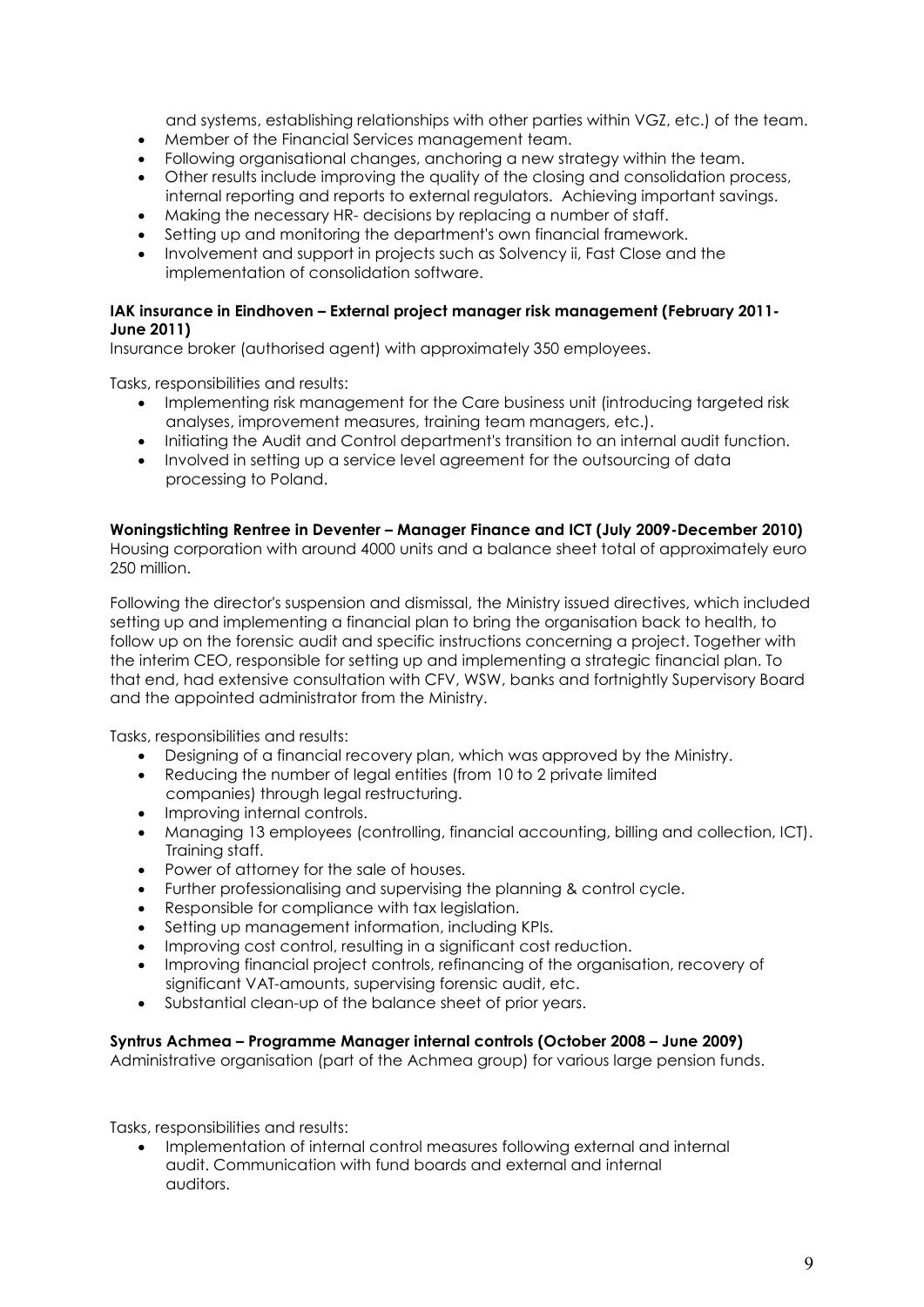- Internal reporting and communication with the management team of Syntrus Achmea. Active communication with project members to identify and resolve bottlenecks in time. The number of internal control issues for the De Meern office was reduced from 120 mid-October to 40 at the end of April.
- Role was eventually transferred to the Risk department management.

### European Mail Networks in Düsseldorf (part of TNT Post) – Manager Finance (September 2007 – September 2008)

Organisation with a turnover of approximately euro 280 million, divided over thirty branches in Germany.

Tasks, responsibilities and results:

- Setting up a separate financial control department (5 FTE) and further improving the related financial processes including quality and integrity checks.
- Recruiting and training staff.
- Setting up internal management reports, KPIs and regular consultations with the business.
- Responsible for consolidation and reporting (IFRS) to the group.
- Evaluating investment proposals (capex) and advising on the proposed investments.
- Co-ordinating budgets, actuals and forecast.

### TNT Head office – Financial controller (October 2006 – September 2007)

Global, logistics organisation (TNT Post, TNT Express en Freight)

Tasks, responsibilities and results:

- Preparing an action plan for further improvement of the legal reporting within TNT worldwide (additional to the management reporting).
- Translating information requirements to a reporting system.
- Reviewing investment proposals > euro 1 million for the largest division of former TNT and consultations in this respect with the Group Business Controller and CFO of TNT.
- Resolving IFRS-accounting issues and translating to accounting manual.
- Co-ordination and support for the worldwide financial statements and 20-F for the New York Stock Exchange.

### Rabobank Nederland – Project leader risk management local banks (March – October 2006)

Tasks, responsibilities and results:

- Concerned the implementation of operational risk management within the local banks (around 200) in order to comply with Basel II as from 1 January 2007.
- Consultations with internal audit department and local banks
- Supporting the implementation of Sarbanes Oxley.

### Luxembourg company– Consultant (March 2006)

Preparation consolidated IFRS financial statements.

### Bateman Litwin – Group business controller (January – February 2006)

Israeli company within the Oil & Gas industry.

Tasks, responsibilities and results:

- Primary task involved working with the financial department in Israel to produce timely and reliable consolidated IFRS accounts for the planned IPO at the London Stock Exchange.
- Coordination with external auditors.
- Continuous communication with the entities in Kazakhstan, Switzerland and Israel.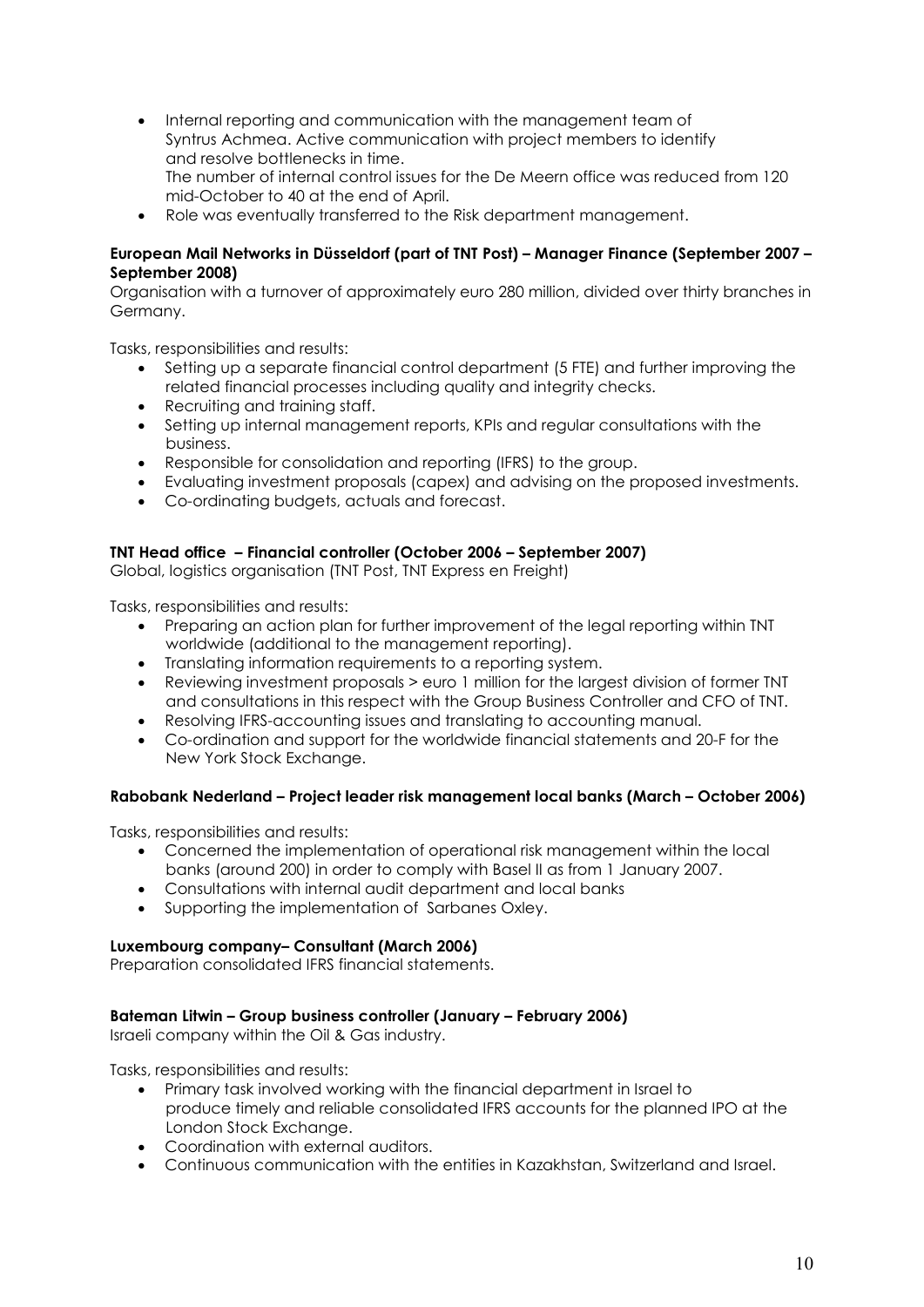# Corporate pension fund Thomassen & Drijver Verblifa – Compliance officer (2005 – 2010)

Tasks, responsibilities and results:

- Monitoring compliance with AFM-regulations (Dutch Authority for the Financial Markets). The monitoring concerned securities-related conduct.
- Regular consultations with the chairman of the board and the director of the pension fund.

### Holland Railconsult B.V. (now: Movares) – Interim controller international (October 2004 – December 2005)

Large engineering firm (1400 employees) specialised in the railway sector.

Tasks, responsibilities and results:

- Managing the controllers and accounting managers in Poland, Germany, the Netherlands and Portugal.
- Responsible for setting up and monitoring the planning and control cycle within the relevant entities (budget, reviews, formats, actuals, timelines, etc.).
- Setting up and implementing management reports for each entity, including KPIs.
- Carrying out analyses and making proposals for improving profitability to the central management and the management in the countries.
- Implementing an accounting manual and relevant procedures.
- Financial and fiscal set up of a branch in Portugal.
- Preparing an IFRS implementation plan for Holland Railconsult B.V..
- Financial due diligence and valuation of Polish acquisition. Preparation of a financial integration plan for the Polish operations.
- Carrying out company valuations for acquisition targets.
- Streamlining the accounting organisation and system of internal controls

### Honeywell Europe – Interim project manager Europe (August 2003 – October 2004)

Business unit of a multi-national installation and maintenance of climate control systems, security and industrial solutions.

For a large European project (14 regions, 29 countries) on the re-engineering and standardisation of financial processes and conducting a feasibility study on the replacement of various legacy systems with one standard application (Oracle Projects). Design of relevant control measures compliant with Sarbanes Oxley.

### Honeywell Benelux – Consultant profitability (June – August 2003)

Business unit of a multi-national installation and maintenance of climate control systems, security and industrial solutions.

Honeywell Benelux is an organisation with approximately 480 employees, spread over 5 locations and a turnover of approximately euro 80 million).

Tasks, responsibilities and results:

Conducting a separate study on the profitability of Honeywell's Dutch service organisation. Preparing and discussing proposals for improvement.

### Honeywell Benelux – Regional Finance Leader/local CFO (December 2002 – May 2003)

Tasks, responsibilities and results:

- Day-to-day management of the Dutch and Belgian finance department.
- Responsible for planning and control and further improvements in these areas.
- Preparing and monitoring cash-flow and result forecasts.
- Reporting to and pro-actively advising the regional general manager and European Finance Director.
- Member of the Benelux Management Team.
- Liaison with/supervision of external and internal audits.